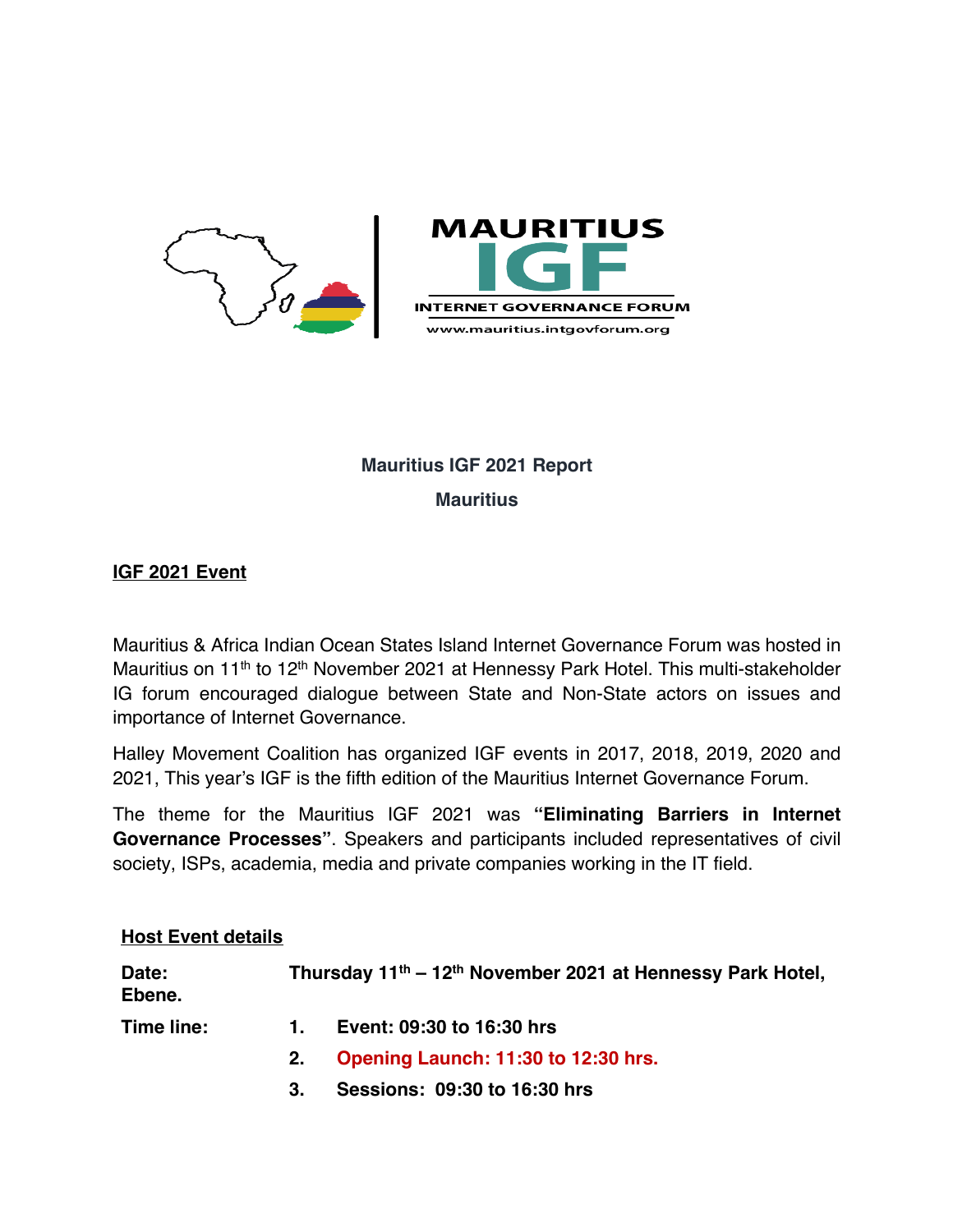## **VIP Guest Speakers included:**

- **H.E. Vice President of the Republic, Mr. Mr. Marie Cyril Eddy Boissézon, G.O.S.K.**
- **Hon. Minister of Gender Equality & Family Welfare, Mrs. Kalpana Koonjoo Shah.**
- **Ms Celine lemmel, IOM representative &**
- **Mr. Eddy Kayihura, CEO – AFRINIC.**

## **Participants:**

We had a multi stakeholder participation which included:

- The State
- The Academia
- Civil society organizations
- Media
- Corporate sector

# **Topics**

This year enriching topics were:

- Securing the trusted Internet for generations to come, Special focus: Child Online Safety,
- Online Safety and Eliminating Barriers in Internet Governance,
- Advancing sustainability and Social Impact: Shaping the Fourth Industrial Revolution,
- Use of social media by migrants Rights and Responsibilities &
- Kids, the Internet & COVID-19. How parents can keep children safe online.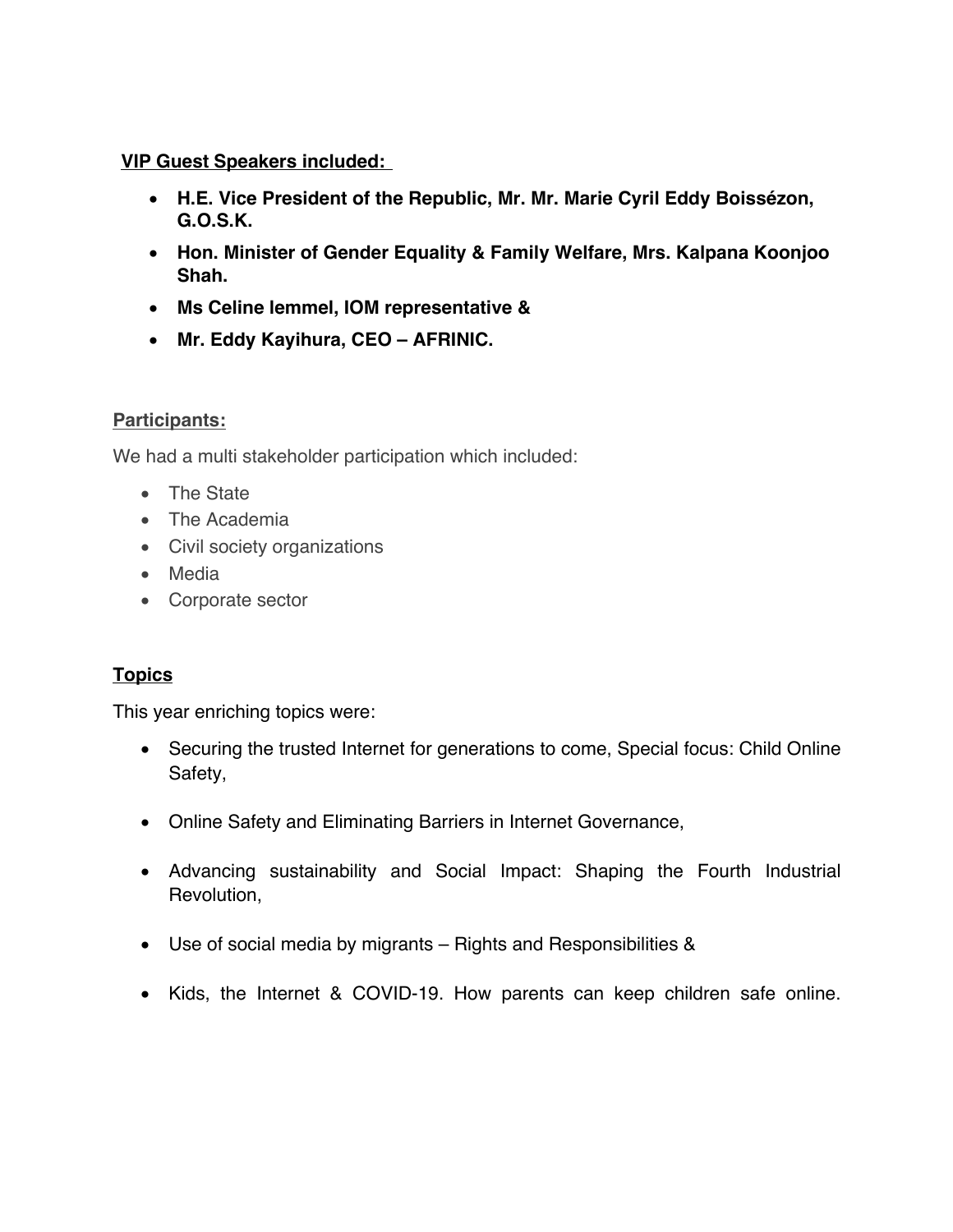#### **Recommendations**

All of these informative topics stated the rights of children online. Also, certain recommendations were made that would probably work. These are:

- The use of a computer emergency and response team that was set up by the National Computer Board in 2008 which handles and coordinates security issues at national level. This will especially protect children from online predators that target unsuspecting kids.
- Also, the use of national online reporting system that allows the public to report cybercrimes on social media securely. This will act as a guideline especially for the authorities to follow up on such cases individually and not as a group.
- Parent's conference that will create awareness among parents and on the steps, they should take to ensure their children are safe from online predators. Some parents are computer illiterate and may not know the dangers their children are exposed to.
- Online and IP address tracking for online predators. Systems that would ensure that cyber criminals and caught and prosecuted are important as it will also create warnings for those who are planning to get involved.
- Encouraging parents to create safe spaces for their children to discuss their online activities. This will allow children who are victim to report such cases before matters get out of hand.
- Creating awareness to children (booklets) just as Halley Movement is pursuing to ensure that they have knowledge of their way around the internet and what to avoid while browsing.
- Organization of Podcasts to educate the community on the intelligent usage of the **Internet**